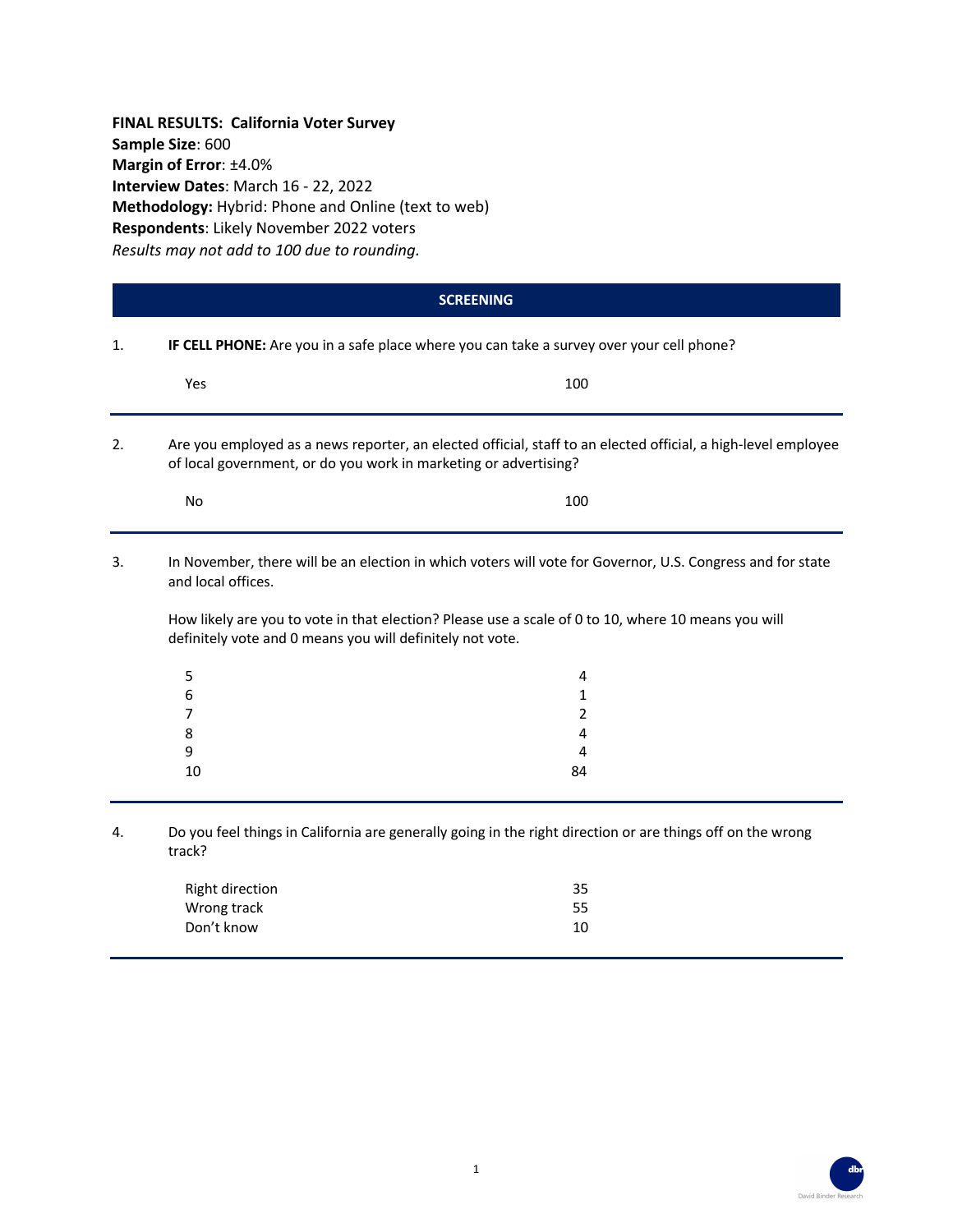### **ROOFTOP SOLAR PROGRAM**

5. Have you given serious thought in the past 12 months to installing rooftop solar panels to generate electricity for your home?

| I have given serious thought to installing rooftop<br>solar panels at home.          | 29 |
|--------------------------------------------------------------------------------------|----|
| I have already installed rooftop solar panels at home.                               | 9  |
| I have not installed or given serious thought to<br>installing rooftop solar panels. | 55 |
| Don't know                                                                           |    |

6. **(ASK 1)** California's rooftop solar subsidy program was launched in 1995 to provide incentives to homeowners to install rooftop panels. Customers without solar pay higher electric bills each month to subsidize this program for solar customers.

It's been 25 years since the state's rooftop solar program was established. This year, state regulators are considering proposals to update it. Which statement best reflects what you think state regulators should do about the rooftop solar subsidy program?

| It should be kept as is                                | 19  |
|--------------------------------------------------------|-----|
| It should be modernized                                | 45  |
| It should be eliminated because it is no longer needed | 13. |
| Don't know                                             | 23. |

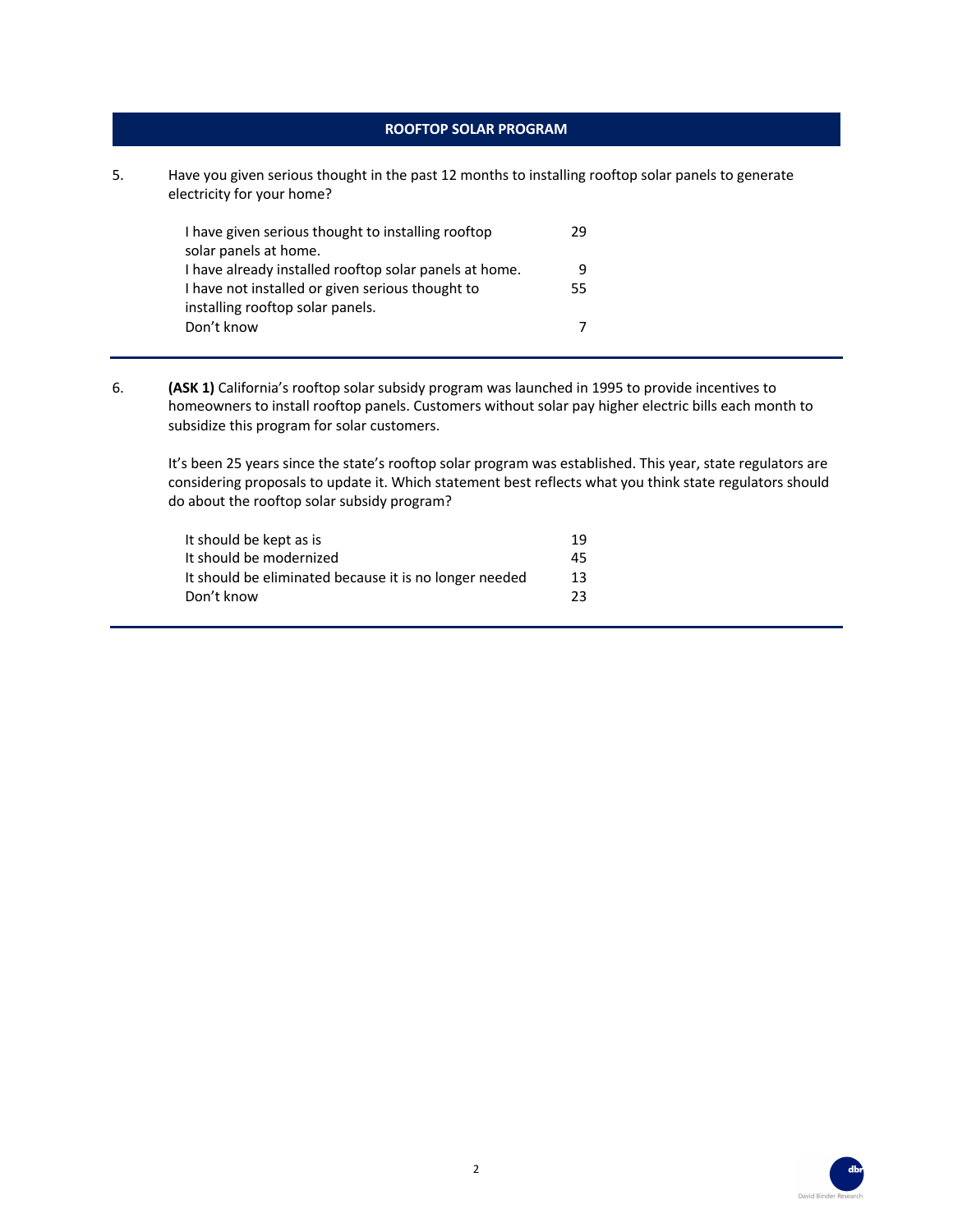(I'm going to read / Please read) some proposals being considered to update the rooftop solar program. For each, please (tell me / indicate) if you support or oppose the proposal.

|     |                                                                                                                                                                                                                  | <b>SUPPORT</b>  |               | <b>OPPOSE</b> |                 | Don't | <b>SUMMARY</b> |        |
|-----|------------------------------------------------------------------------------------------------------------------------------------------------------------------------------------------------------------------|-----------------|---------------|---------------|-----------------|-------|----------------|--------|
|     |                                                                                                                                                                                                                  | <b>Strongly</b> | Some-<br>what | Some-<br>what | <b>Strongly</b> | know  | <b>Support</b> | Oppose |
| 7.  | Ensure all electricity customers - those<br>with solar panels and those without -<br>contribute towards their use of the<br>electric grid.                                                                       | 34              | 27            | 8             | 16              | 15    | 61             | 24     |
| 8.  | Ensure all customers – those with solar<br>panels and those without – contribute<br>towards maintenance and upgrades to<br>the electric grid to preserve reliability<br>and make it more resistant to wildfires. | 36              | 25            | 8             | 22              | 9     | 60             | 30     |
| 9.  | Ensure that bill credits provided to<br>solar customers reflect the current,<br>lower cost of solar energy today.                                                                                                | 44              | 22            | 8             | 10              | 16    | 66             | 18     |
| 10. | Fund the rooftop solar subsidy<br>program out of the State of California<br>general fund, instead of by those<br>electricity customers who don't have<br>rooftop panels.                                         | 38              | 20            | 9             | 16              | 18    | 57             | 25     |
| 11. | Eliminate the rooftop solar subsidies<br>because they are no longer needed.                                                                                                                                      | 17              | 9             | 14            | 42              | 18    | 27             | 56     |

# 12. With whom do you agree more…

| (Some/Others) say the current rooftop solar program is not fair<br>because it is subsidized by customers without solar panels, who<br>are typically renters, seniors, and lower income families. These<br>customers are paying \$3.4 billion more annually in their bills or<br>\$245 per customer per year to fund bill discounts for wealthier<br>solar customers. They say if no changes are made that amount<br>will grow to \$555 per customer per year. | 40       |
|---------------------------------------------------------------------------------------------------------------------------------------------------------------------------------------------------------------------------------------------------------------------------------------------------------------------------------------------------------------------------------------------------------------------------------------------------------------|----------|
| (Some/Others) say that solar rooftops are an important part of<br>California's clean energy future and reducing rooftop solar<br>subsidies or bill credits will seriously reduce demand for solar<br>panels and derail California's goal of 100% clean energy by 2045.                                                                                                                                                                                        | 33       |
| Neither<br>Don't know                                                                                                                                                                                                                                                                                                                                                                                                                                         | 14<br>13 |

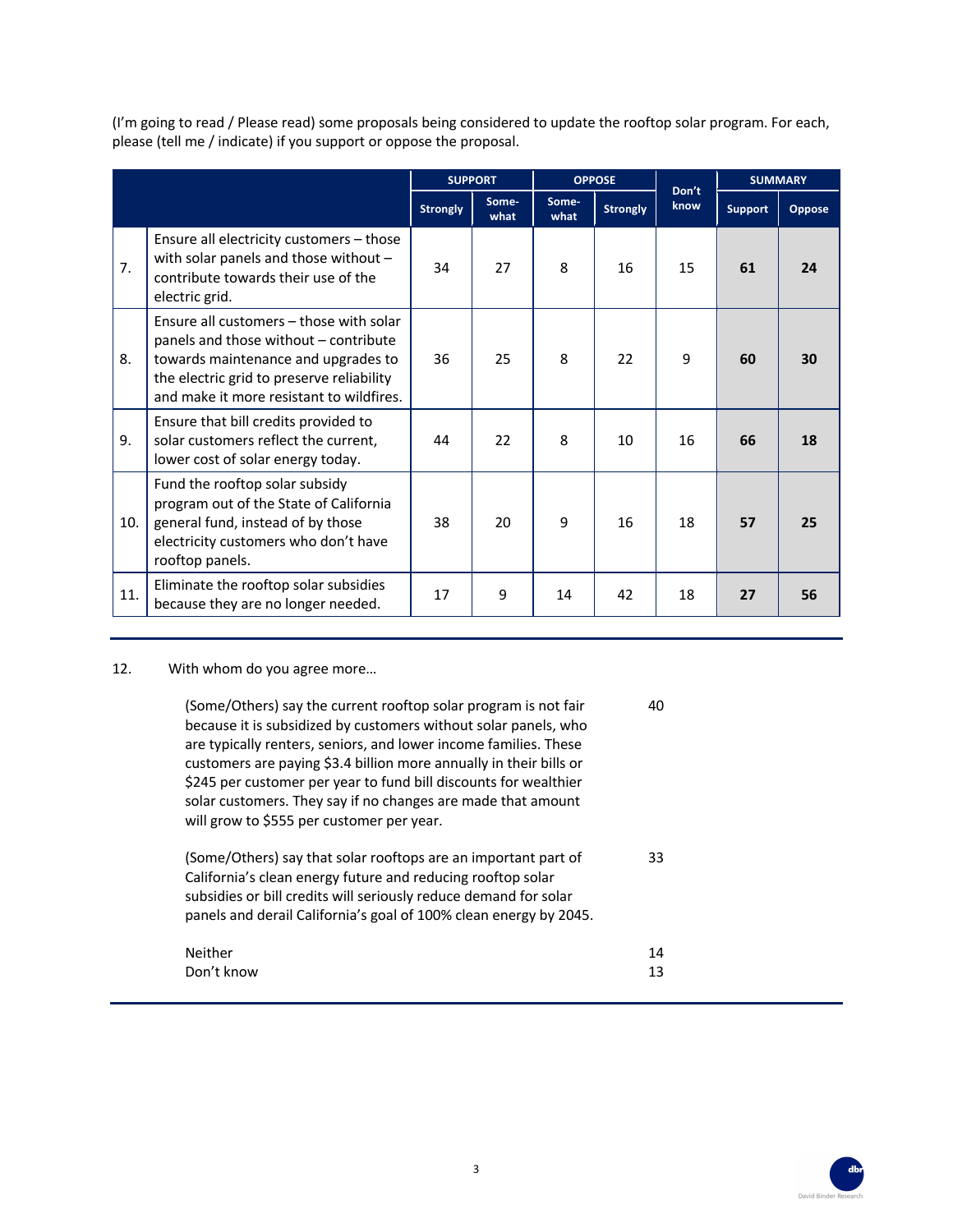## 13. With whom do you agree more…

| (Some/Others) say that imposing new fees or a tax on solar<br>customers will reduce interest in the rooftop solar program and<br>kill the rooftop solar industry in California.                                                                                                 | 31 |  |
|---------------------------------------------------------------------------------------------------------------------------------------------------------------------------------------------------------------------------------------------------------------------------------|----|--|
| (Some/Others) say lower income electricity customers without<br>solar have been paying a hidden tax for years to fund bill<br>discounts for wealthier solar customers and that we need to<br>update the system to stop this unfair tax on customers who can<br>least afford it. | 44 |  |
| Neither                                                                                                                                                                                                                                                                         | 15 |  |
| Don't know                                                                                                                                                                                                                                                                      | 10 |  |

14. **(ASK 2)** Now that you've heard more…

Which statement best reflects what you think state regulators should do about the rooftop solar subsidy program?

| It should be kept as is                                | 19 |
|--------------------------------------------------------|----|
| It should be modernized                                | 57 |
| It should be eliminated because it is no longer needed | 15 |
| Don't know                                             |    |

#### **ASK SUMMARY:**

|                              | <b>KEPT AS IS</b> | <b>MODERNIZED</b> | <b>ELIMINATED</b> | <b>DON'T KNOW</b> |
|------------------------------|-------------------|-------------------|-------------------|-------------------|
| Q6. ASK 1: Initial Vote      | 19                | 45                | 13                |                   |
| Q14. ASK 2: After Statements | 19                |                   |                   |                   |

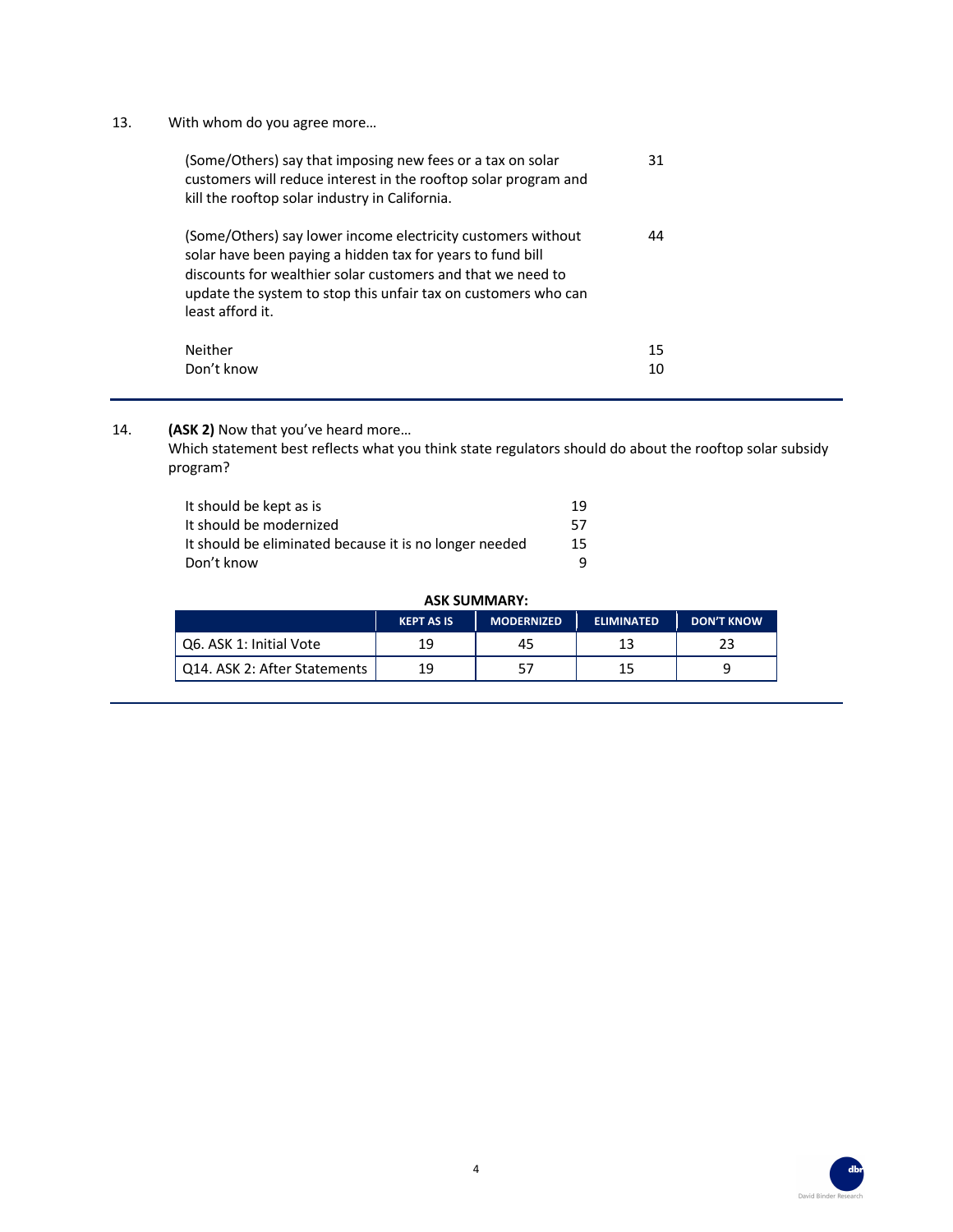# **DEMOGRAPHICS**

15. What is your age?

| Under 35          | 26 |
|-------------------|----|
| 35-44             | 15 |
| 45-54             | 15 |
| 55-64             | 18 |
| 65+               | 26 |
| Prefer not to say | 0  |
|                   |    |

16. Which of the following ethnic groups describes you?

| Latino, Hispanic, or Mexican American | 24 |  |
|---------------------------------------|----|--|
| White or Caucasian                    | 49 |  |
| <b>Black or African American</b>      | 5  |  |
| Asian American or Pacific Islander    | 10 |  |
| Native American                       |    |  |
| Middle Eastern or North African       |    |  |
| A combination of these (SPECIFY:      |    |  |
| Something else (SPECIFY: )            | 0  |  |
| Prefer not to say                     | 8  |  |
|                                       |    |  |

# 17. **IF SELF-IDENTIFIED ASIAN AMERICAN:** Are you…? **(n=60)**

| Chinese           | 27 |
|-------------------|----|
| Filipino          | 14 |
| Vietnamese        | 11 |
| Japanese          | 8  |
| Korean            | 3  |
| South Asian       | 19 |
| Southeast Asian   | 5  |
| Pacific Islander  | 3  |
| Other (Specify:   | 6  |
| Prefer not to say | 2  |
|                   |    |

# 18. Which of the following best describes your educational background?

| High school degree or less            | 10 |
|---------------------------------------|----|
| Some college or associate's degree    | 31 |
| Technical school or vocational degree | 6  |
| Bachelor's degree                     | 28 |
| Post graduate degree                  | 19 |
| Prefer not to say                     | 6  |
|                                       |    |

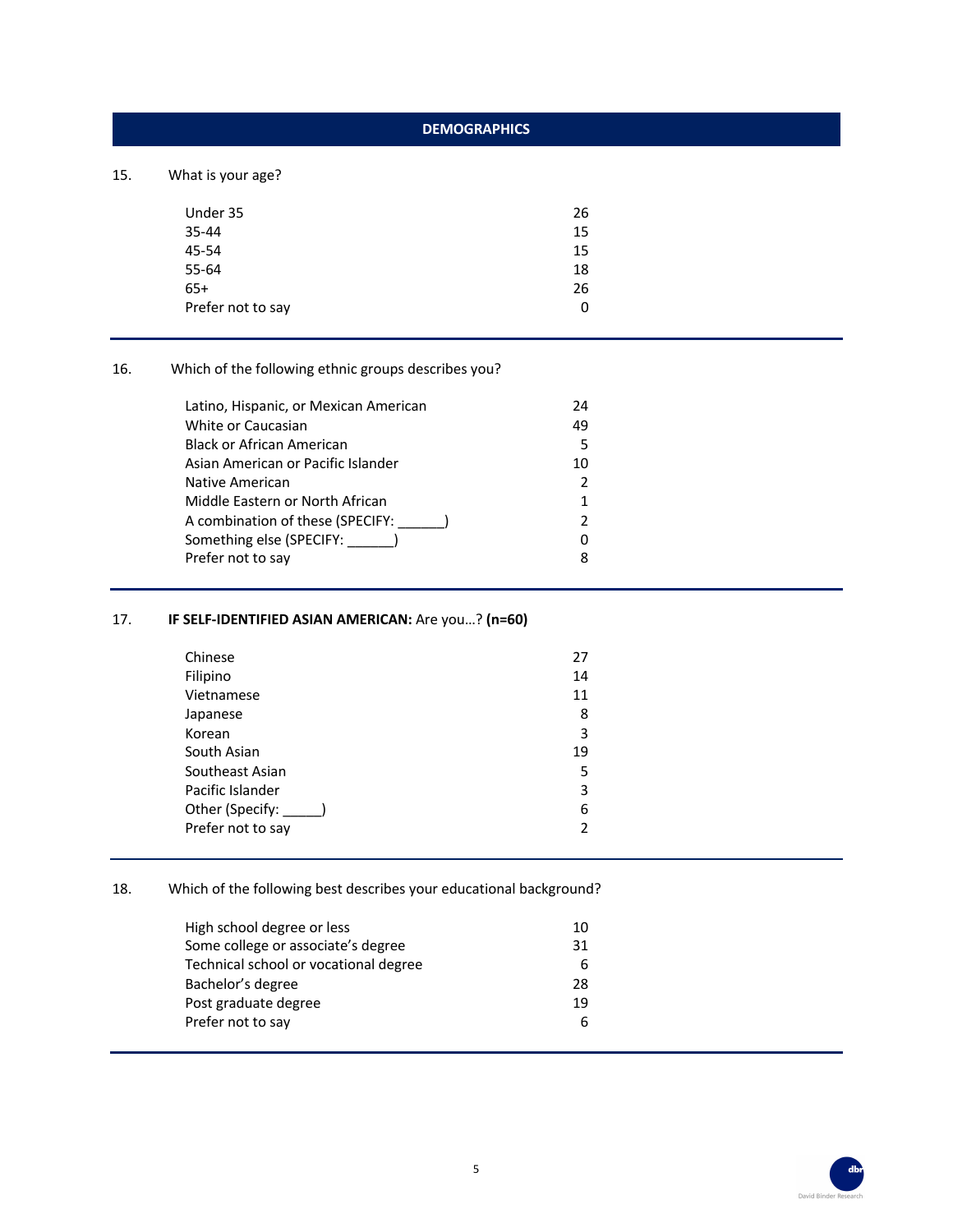19. Are you or is anyone in your household a member of a labor union or employee association? **IF YES:** Is that you, a member of your household, or both?

| Yes, self only               | q  |                      |
|------------------------------|----|----------------------|
| Yes, household member only   |    | 10 $\rightarrow$ 22% |
| Yes, both self and household | ર  |                      |
| Nobody in household          | 74 |                      |
| Don't know                   |    |                      |

### 20. When it comes to politics, which of the following best describes you?

| 18<br>18 |
|----------|
| 31<br>25 |
| 1<br>6   |
|          |

#### 21. Do you have children under the age of 18 living at home?

| Yes               | 26 |
|-------------------|----|
| No                | 71 |
| Prefer not to say |    |

### 22. Which of the following best describes your living situation currently?

| Own my home               | 60 |
|---------------------------|----|
| Rent my home              | 27 |
| Live with family          | 10 |
| Live in dorms             |    |
| Don't have stable housing |    |
| OTHER (SPECIFY: )         |    |
| Prefer not to say         |    |
|                           |    |

23. Which of the following best describes your total household income before taxes for the year 2021?

| Under \$25,000                    |    |
|-----------------------------------|----|
| \$25,000 to just under \$50,000   | 10 |
| \$50,000 to just under \$75,000   | 14 |
| \$75,000 to just under \$100,000  | 18 |
| \$100,000 to just under \$150,000 | 16 |
| \$150,000 to just under \$250,000 | 11 |
| \$250,000 or more                 | 4  |
| Don't know                        | 4  |
| Prefer not to say                 | 16 |
|                                   |    |